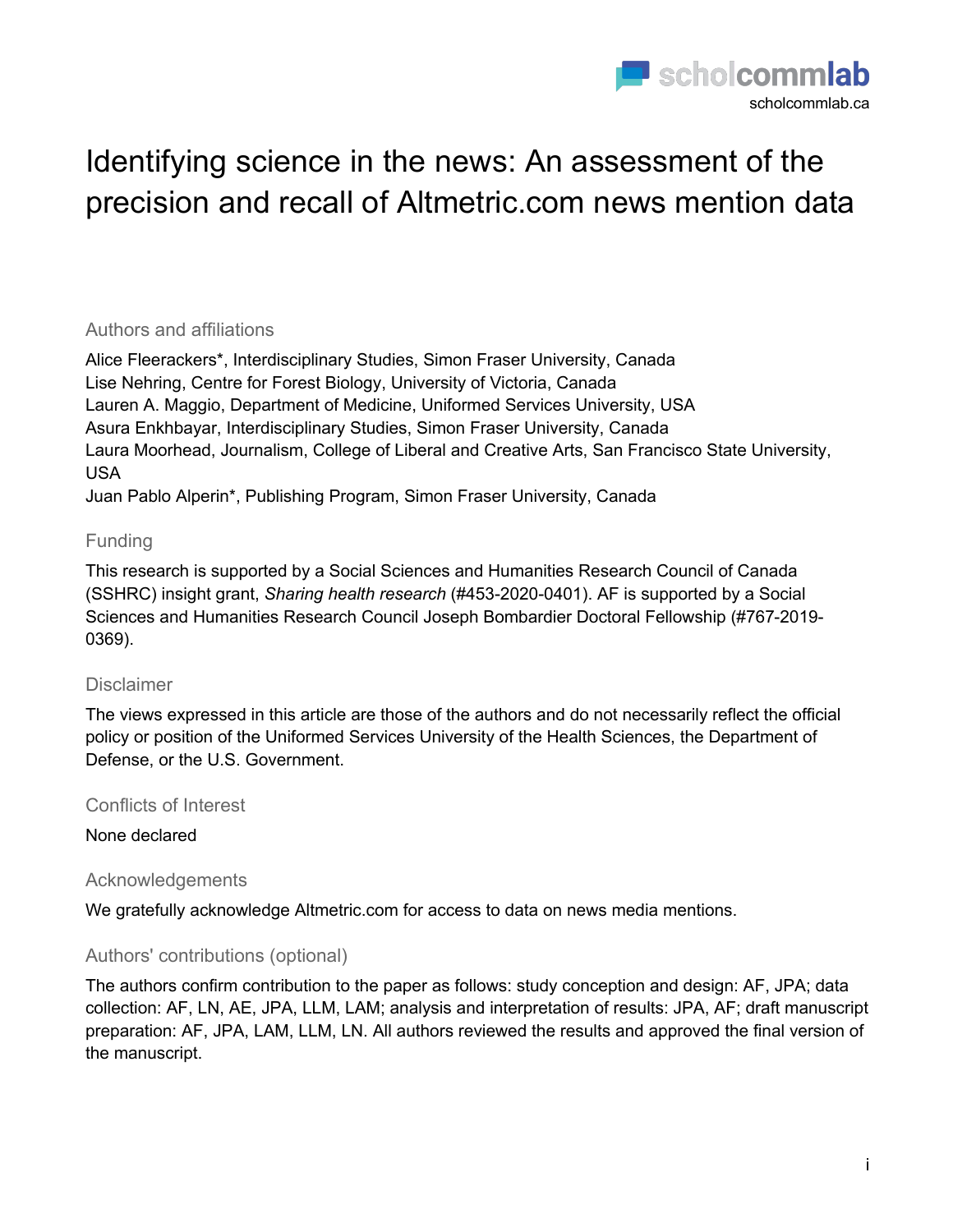

### Abstract

The company Altmetric is often used to collect mentions of research in online news stories, yet there have been concerns about the quality of this data. This study investigates these concerns. Using a manual content analysis of 400 news stories as a comparison method, we analyzed the precision and recall with which Altmetric identified mentions of research in 8 news outlets. We also used logistic regression to identify the characteristics of research mentions that influence their likelihood of being successfully identified. We find that, for a predefined set of outlets, Altmetric's news mention data were relatively accurate (F-score =  $0.80$ ), with very high precision (0.95) and acceptable recall (0.70), although recall is below 0.50 for some news outlets. Altmetric is more likely to successfully identify mentions of research that include a hyperlink to the research item, an author name, and/or the title of a publication venue. This data source appears to be less reliable for mentions of research that provide little or no bibliometric information, as well as for identifying mentions of scholarly monographs, conference presentations, dissertations, and non-English research articles. Our findings suggest that, with caveats, scholars can use Altmetric news mention data as a relatively reliable source to identify research mentions across a range of outlets with high precision and acceptable recall, offering scholars the potential to conserve resources during data collection. Our study does not, however, offer an assessment of completeness or accuracy of Altmetric news data overall.

**Keywords:** Altmetric, data quality, news, accuracy, scholarly communication, journalism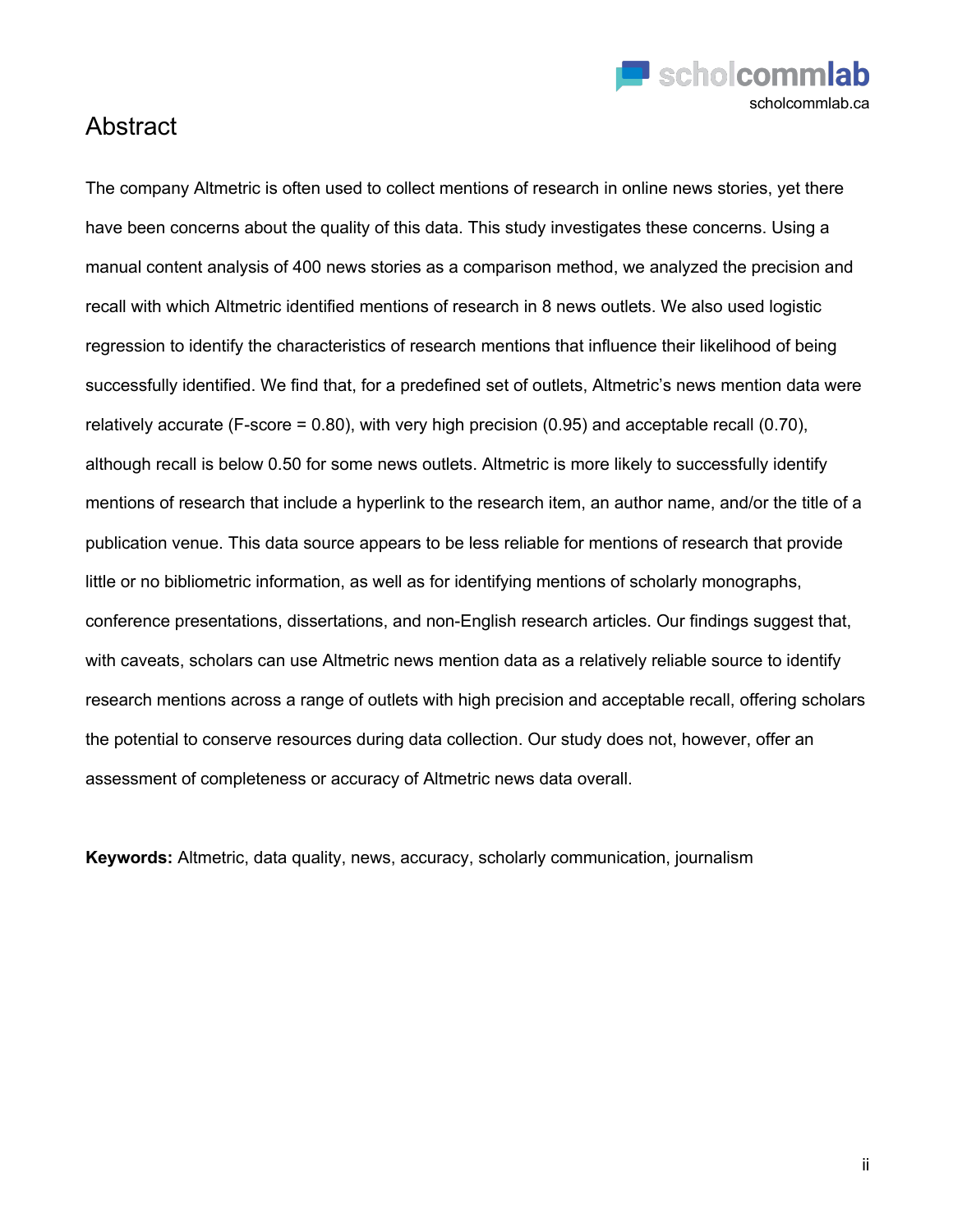

## Introduction

More than a decade after the release of the Altmetrics Manifesto (Priem et al., 2010), metrics derived from online mentions of research are now commonplace on the webpages of scholarly articles. However, while these data are collected through Altmetric, Elsevier's PlumX, and Crossref Event Data, the scholarly community continues to grapple with understanding their limits and potential uses. Although often extracted from openly available sources (i.e., web pages or public social media posts), the uncontrolled and ever-changing nature of the web makes collecting and analyzing altmetric data especially challenging. Whereas scholarly citation data is extracted from fairly well-structured documents that were created by scholars with the explicit intention of connecting documents using established professional conventions, mentions of research found on the web lack any such common intention or conventions. As a result, they are challenging to analyze and interpret. Further complicating matters, the algorithms used to identify mentions are not generally publicly shared, which casts further doubt on what is an already messy problem.

Despite these challenges, news coverage-related altmetrics have the potential to offer promising insights into the wider societal impact of research. Journalists have long played a gatekeeping role in society, as their decisions on what to cover can determine which information makes its way into public discourse (Shoemaker & Vos, 2009). While social media may be challenging this gatekeeping role to some extent (Bruns, 2018), news coverage remains one of the most common sources citizens use to learn about science (Covens et al., 2018; Funk et al., 2017). In part, this reliance on the news may be linked to journalists' efforts to make science more accessible. By providing relevant, understandable, and contextualized coverage of complex findings, journalists can play a "knowledge broker" role in society, allowing publics to comprehend and use research in their daily lives (Gesualdo et al., 2020; Yanovitzky & Weber, 2019). News-based metrics may thus offer a meaningful way to examine a wider societal impact of research than is possible through other altmetrics (Casino, 2018). Yet, despite the potential of news-based altmetrics, there have been concerns about the quality of this data source (Ortega, 2019a, 2020a), as little is known about what is actually being captured. This lack of empirical evidence into the quality of news mention data is becoming more concerning as the body of scholarship that relies on this data source grows. This study seeks to help fill this knowledge gap by assessing the quality of the news mention data provided by Altmetric.com, using manual content analysis of news stories as a comparison method.

In particular, this study supports individuals who rely on Altmetric to understand journalistic use of research by examining the precision and recall of the company's news mention data. Using a manual content analysis of 400 science news stories as a comparison method, it addresses the following research questions:

- RQ1: What proportion of Altmetric research mentions represent actual mentions (i.e., what is Altmetric's *precision*)?
- RQ2: What proportion of actual mentions does Altmetric successfully identify (i.e., what is Altmetric's *recall*)?
- RQ3: What characteristics of the research mention (e.g., presence of a hyperlink, description of research as "a study," inclusion of a journal title, author name, or publication date) influence its likelihood of being successfully identified?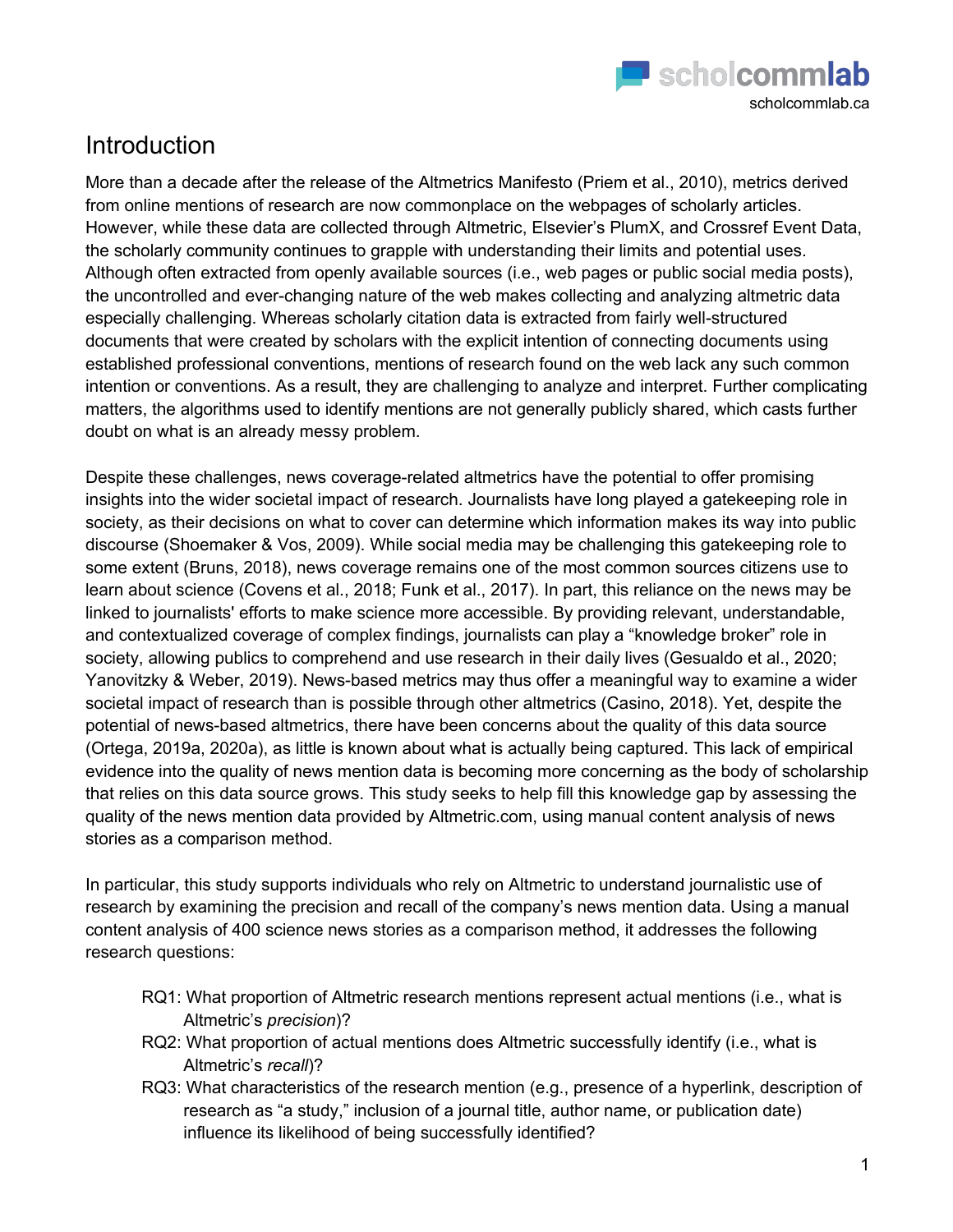

## Literature Review

### Assessing the quality of altmetric provider data

A first challenge in determining the quality of altmetric data is that there is no formally agreed-upon definition of what constitutes a research "mention" and that any such definition is bound to be different for every social media platform or website being examined. However, a mention typically includes research information such as author names, journal titles, and study timeframes, or hyperlinks to research items (e.g., journal articles, datasets, images, white papers, reports). Altmetric data providers also vary in the methods they use to collect and process these mentions, meaning that different providers can yield different event data for the same research outputs (Karmakar et al., 2021). While there is evidence that differences between providers are decreasing over time (Bar-Ilan et al., 2019), concerns about data quality remain (Barata, 2019; Torres-Salinas, Castillo-Valdivieso, et al., 2018). Despite these concerns, the use of altmetric data in research studies remains common practice, likely because of the convenience of the data source and because of persistent interest in using metrics for research assessment, despite their potentially pernicious effects (Fitzpatrick, 2021; Hatch & Curry, 2020).

Among altmetric data providers, Altmetric.com (or "Altmetric") is the most popular, used in more than half of altmetrics studies analyzed in a recent meta-analysis (Ortega, 2020b). Altmetric may be the preferred service because it gathers more mentions of research on Twitter, in blogs, and in news articles, relative to other popular providers (Karmakar et al., 2021; Ortega, 2020b; Zahedi et al., 2014). However, Altmetric's data are also imperfect. For example, the platform only tracks Mendeley readership for research outputs that have already been mentioned on at least one social network, overlooking a substantial number of readers (Bar-Ilan et al., 2019). Altmetric data also appears to be particularly problematic when it comes to certain types of research items, such as scholarly monographs (Torres-Salinas, Gorraiz, et al., 2018) and non-English research (Barata, 2019).

More recently, and more relevant to this study, a series of studies by Ortega (2019a, 2020b, 2020b, 2021) have raised concerns about the quality of Altmetric's news mention data in particular. Although Altmetric appears to collect more mentions of research in news stories than other providers, it does so for a smaller proportion of research items (e.g., peer-reviewed papers, preprints, monographs, clinical trials) and sometimes categorizes sources as both blogs and news, resulting in overlaps in event data (Ortega, 2019b). As many as 36% of links to news mentions on Altmetric are broken, a problem that is exacerbated for older mentions that were collected through external parties that have since become defunct (Ortega, 2019a). While Lehmkuhl and Promies (2020) offer some confidence in Altmetric's ability to identify instances where research is *not* mentioned (i.e., its *recall*), this study is limited by a lack of understanding of the recall of the comparison data source used (i.e., the Nexis database).

In addition to these concerns, Altmetric appears to be biased towards news outlets that are published in English, based in English-speaking countries, and focused on general-interest issues, although its news data are still less biased than that of its competitors, PlumX and CED (Ortega, 2020a, 2021). In fact, news mention data gathered from different providers can differ widely; one study found that the Spearman correlation of Altmetric's news data and that of its competitor, PlumX, was only 0.11 (Meschede & Siebenlist, 2018). Biases in news data, regardless of the provider, are likely mostly a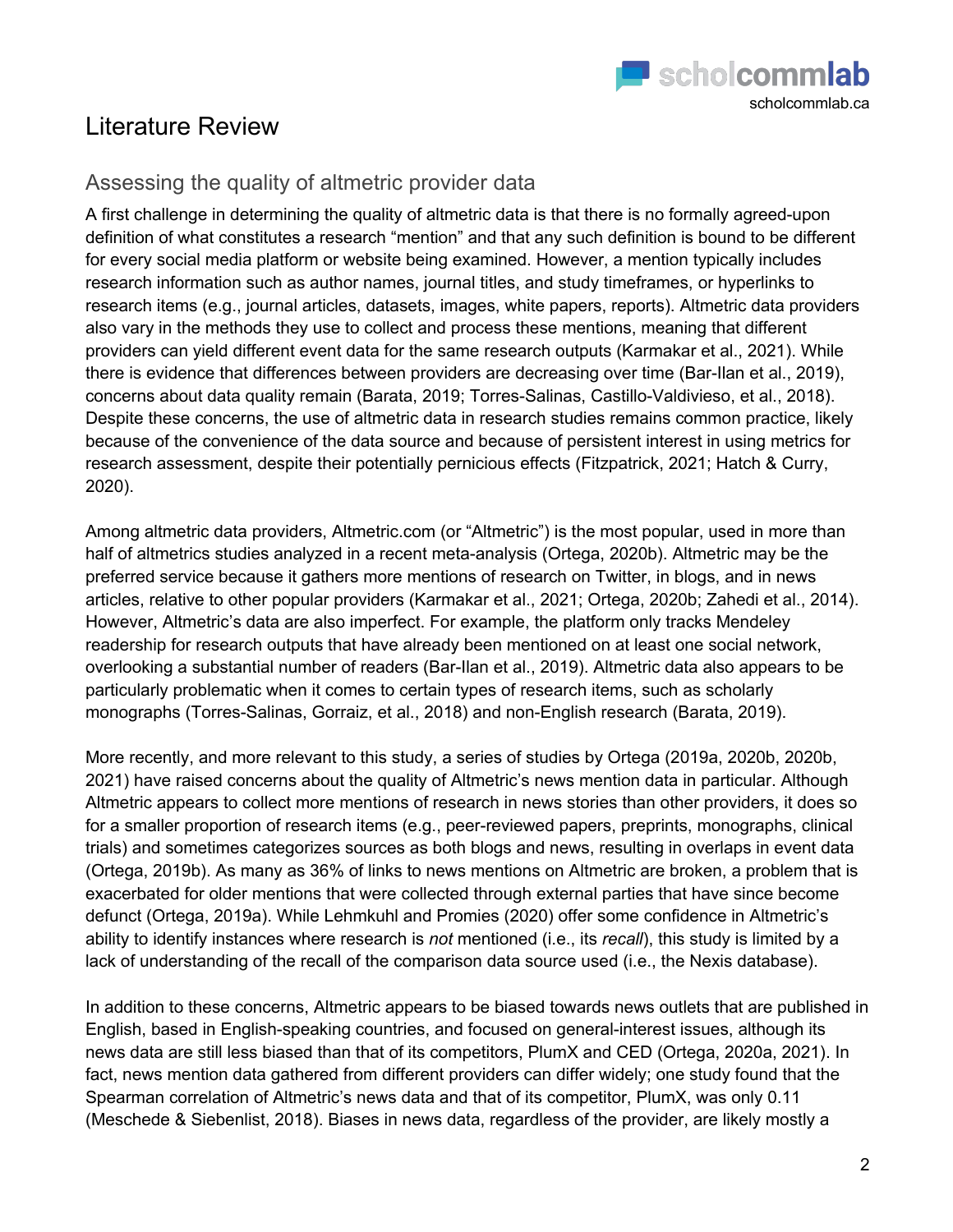

product of the selection of news outlets being tracked, as providers like Altmetric do not automatically gather mentions across the entire web, but rather in "a manually curated collection of sources" (Altmetric, 2020a). They may also be exacerbated by the algorithms used to identify mentions, which could themselves work better in English texts that follow certain journalistic conventions. As others have noted, it is unclear how representative this "completely unsystematic selection of media titles" is of the wider online media landscape (Lehmkuhl & Promies, 2020, p. 15), particularly given that many of the sources Altmetric counts as "news" outlets are news agencies or highly specialized media focusing on scientific literature (Robinson-Garcia et al., 2019). It is also likely that the quality of Altmetric news data changes over time. In 2022, Altmetric reported tracking more than 7,000 sources in over 165 countries (C. Williams, personal communication, February 18, 2022), but the list of sources is continually updated and revised. Over time, these updates may help improve the breadth of coverage that Altmetric is able to track and reduce some of the biases Ortega (2020a) identified; yet, it remains unknown when, or whether, they will be eliminated.

Collectively, the studies described above provide important insights into the limitations of Altmetric news mention data in terms of the sources it relies on; however, they do not address other possible limitations, such as those related to the methods Altmetric uses to identify mentions. According to Altmetric, news mentions are collected automatically, through a mixture of *link matching*—identifying URLs in news stories that link to research outputs—and *text mining*—crawling the stories for text-based descriptions of research-related metadata (Altmetric, 2020b). While these methods have strengths, they also have weaknesses. In particular, the second approach likely misses actual mentions of research, as any given news story "must include at least the name of an author, the title of a journal, and a publication date" in order for Altmetric's text mining technology to classify it as a mention (Altmetric, 2020b). Although journalists often include at least one of these details when mentioning research, including all three is uncommon (Matthias et al., 2020). Instead, journalists often use "general terms" to describe the research they cover, referring to "scientific studies'' rather than specific research institutions involved in the work (De Dobbelaer et al., 2018). Altmetric's text mining technology likely overlooks at least a proportion of these text-based news mentions. To our knowledge, no empirical study has documented the frequency of these missed mentions.

### Previous work that relies on Altmetric news mention data

Altmetric data is increasingly used to conduct research and assess broader, societal "impact" (Ortega, 2020b); flawed data compromises the integrity of both of these activities. Although the use of Altmetric data as a measure of social impact can be problematic, the use of the data as a source for research can yield rich insights into where, how often, and among whom research circulates online. Altmetric data has been used to find that research articles first posted as preprints receive more altmetric attention than those that were never preprinted (Fraser et al., 2020; Fu & Hughey, 2019). It has also been used to compare online attention to retracted papers, finding that retracted articles were 1.2–7.4 times more likely than matched, unretracted articles to receive altmetric attention (Serghiou et al., 2021). More recent work relied on altmetric data to document online attention to COVID-19-related preprints, demonstrating that unreviewed COVID-19 studies received far more attention on Twitter, news sites, and blogs than preprints on other topics (Fraser et al., 2021; Sevryugina & Dicks, 2021).

When it comes to *news* mention data specifically, providers such as Altmetric allow scholars to examine important questions at the intersection of journalism and science, such as the newsworthiness of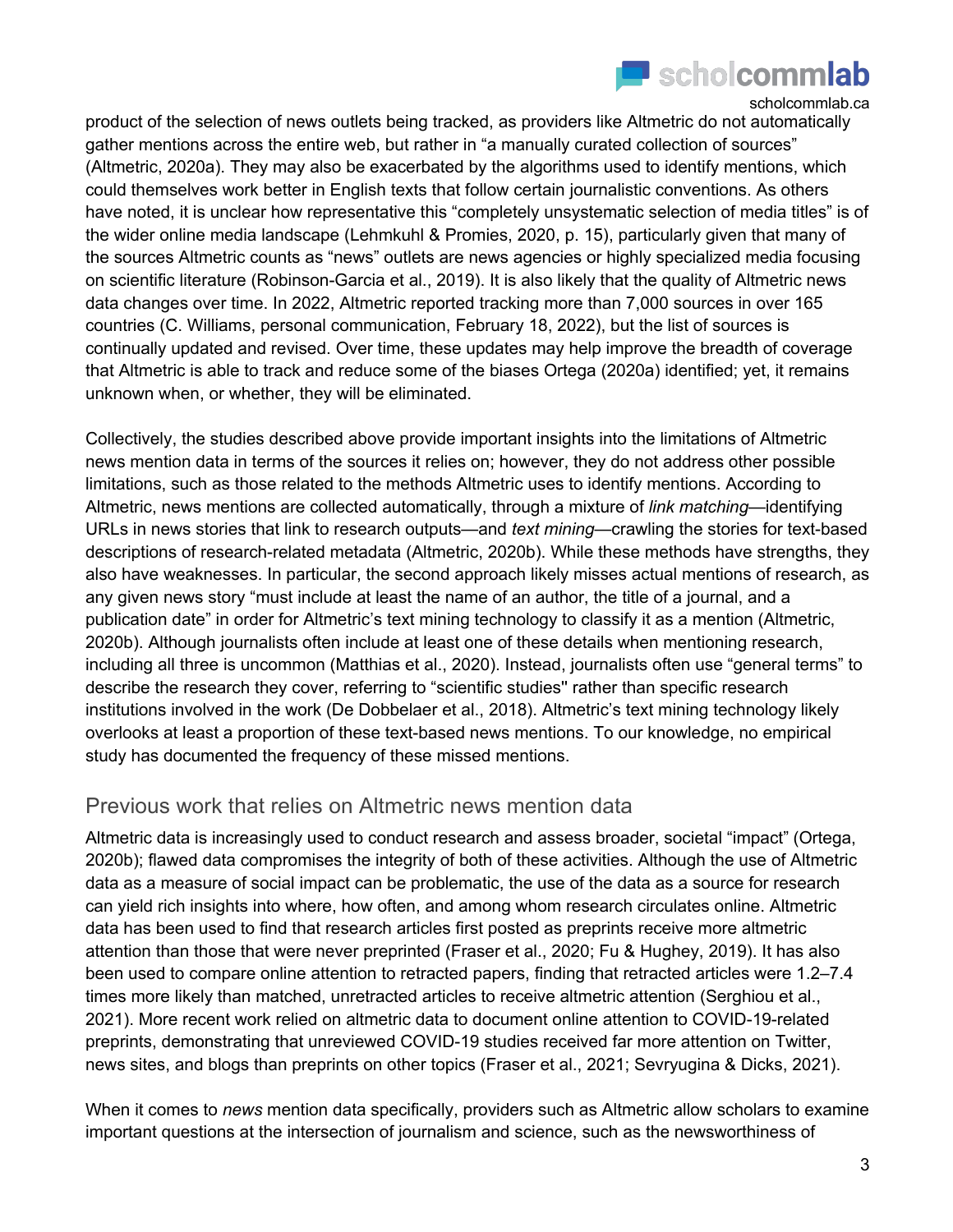

different types of research items, the "media impact" of particular countries or publications, and more (Casino, 2018). A small but growing body of research has taken advantage of these opportunities. For example, Maggio et al. (2019) relied on Altmetric data to examine online media coverage of USgovernment funded cancer research, finding a mismatch between the types of cancers that received the most media coverage and those with the highest incidence rates. Schultz (2021) used Altmetric to understand the relationships between open access (OA) status and the number of news mentions of articles in high-impact journals, finding that OA articles tended to receive more mentions than those published as completely closed access. Other news-focused studies have used Altmetric to not only identify the *amount* of coverage that research outputs receive but to *generate corpora of stories* that can later be analyzed to understand how journalists portray those outputs. Using this approach, Moorhead and colleagues (2021) found that traditional, legacy news sources included significantly more mentions of research on common cancers than digital native news sources. Matthias et al. (2020) used Altmetric data to identify and analyze mentions of research on opioid-related disorders in US and Canadian media, finding that this research was most often portrayed as "valid science," with little discussion of study methods or limitations. More recently, scholars have used Altmetric data to understand how COVID-19 preprints are framed in English-language (Fleerackers et al., 2021) and Brazilian news media (Oliveira et al., 2021), finding that journalists inconsistently disclose the unreviewed nature of the research they cite. Studies such as this highlight the potential value of Altmetric News data but also underscore the importance of assessing the quality of the data source.

### Methodology

To conduct the study, we gathered all articles published in the science and health sections of the following eight news media outlets during March-April 2021: *The Guardian (Science Section), HealthDay, IFLScience, MedPage Today, News Medical, New York Times (Science Section), Popular Science,* and *Wired*. These news publications were selected for their science and health focus, as well as their representation of the changing media landscape (i.e., *The Guardian* and *New York Times* as traditional, legacy news organizations; *Popular Science* and *Wired* as historically print-only science magazines; *News Medical* and *MedPage Today* as digital native health sites; and *HealthDay* and *IFLScience* as niche science and health blogs). In addition, of all the news sources Altmetric tracks, general-interest and specialized health outlets such as these also appear to cover the most research (Ortega, 2021). Between March and May 2021, we used a custom-built web-crawler to read the RSS and Twitter feeds of these sites to identify 5,172 articles and associated metadata (i.e., URLs, dates of publication, authors, article titles; Enkhbayar, 2022). The eight outlets appeared to vary widely in how frequently they posted content. Most outlets published around 50 articles per week during our collection period. However, both *Popular Science* and *News Medical* stood out with more than 145 stories a week, while *Wired* only published 11 articles a week. To ensure balanced representation of outlets within the dataset, and to make the manual content analysis more manageable, a random sample of 50 articles from each publication (400 articles total) was used to perform the study.

Next, adopting methods utilized in systematic reviews (Page et al., 2021) two independent coders (AF and LN) read and analyzed each of the 400 news stories using a codebook developed for this purpose (see Appendix). For each news story, each coder looked for mentions of research in the form of either hyperlinks to academic publications or text-based descriptions of research (e.g., "a study," "new evidence," etc.). They then used either the hyperlink provided or a standardized web search method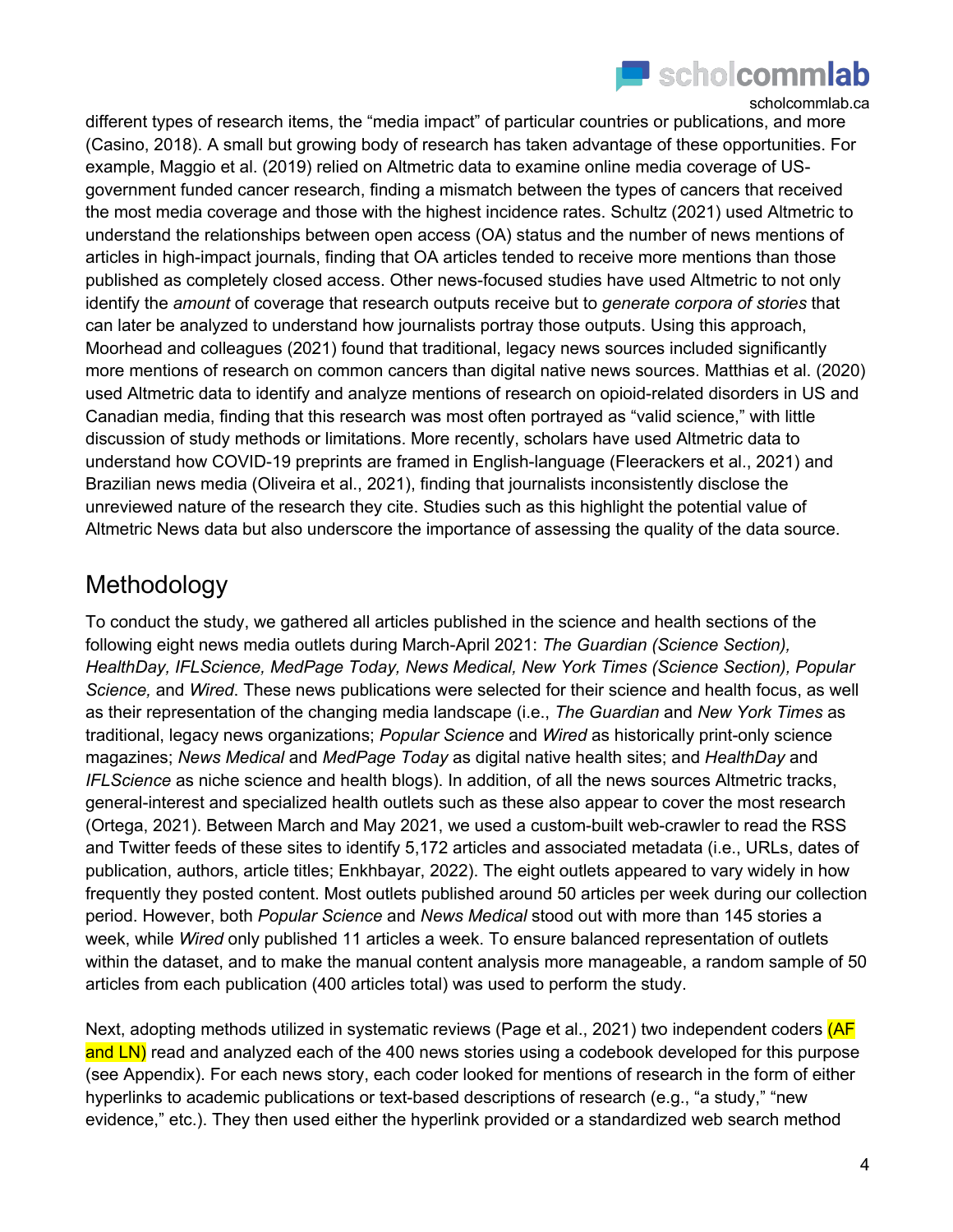

developed by the authors (outlined in Appendix) to identify the specific study mentioned and saved the corresponding identifier (e.g., DOI, Pubmed ID, arXiv ID, ISBN); each research mention was then coded to assess the contextual information provided in the news story (e.g., Was an author name mentioned? Did the story include the title of the journal where the research was published?). The two coders' coding sheets were then compared and any discrepancies in the coding were resolved through discussion. In instances in which consensus was unclear, LAM and LLM acted as a tiebreaker. The resulting dataset was thereafter considered the standard for comparison.

We used the Altmetric Explorer on September 9, 2021, to download the 10,021 research mentions that Altmetric identified in the same 8 outlets during March-April 2021. We then matched stories identified by Altmetric with our standard using the story URL and matched mentions using the research identifiers (e.g., DOI, Pubmed ID, arXiv ID, ISBN). We looked at all mentions identified by Altmetric for which there was no match in the standard data to verify that the news story did not have a corresponding mention. We corrected instances where Altmetric had an erroneous identifier if it was clearly caused by a typographical error (e.g., DOIs or arXiv IDs that did not resolve due to brackets or spaces that were out of place) but did not correct instances when the record pointed to an incorrect research article. Certain outputs, such as books, can be associated with more than one identifier (e.g., multiple ISBNs for multiple versions); we reviewed these cases manually and replaced the identifier provided by the coders with the one provided by Altmetric. The final news mention data can be found online at (Fleerackers et al., 2022)

Data were analyzed using Python's pandas<sup>1</sup> package. Binary logistic regressions were calculated using Python's statsmodels<sup>2</sup> package. All analysis scripts can be found online at (Alperin, 2022).

### **Results**

We identified 502 research mentions among 228 of the 400 stories in our sample (the remaining 172 did not mention research). The number of stories with mentions and the number of mentions per story varied by outlet (Table 1); at one extreme, *The Guardian* only mentioned research in 18 (36%) of the 50 stories in the sample (with an average of 1.7 mentions in every story) and at the other, News Medical mentioned research in 43 (86%) of stories (with an average of 1.1 mentions per story). Importantly, it is possible that these outlets mentioned other research items that were not identifiable using either of our methods (i.e., Altmetric or content analysis). Specifically, the coders noted that many stories included phrases such as "studies have found" or "there's a wealth of research," which suggest that a body of evidence has been referenced but does not provide enough detail to identify specific research items. While we did not track such instances systematically, the results represented in Table 1 likely underestimate the true amount of research that is referenced in the media stories.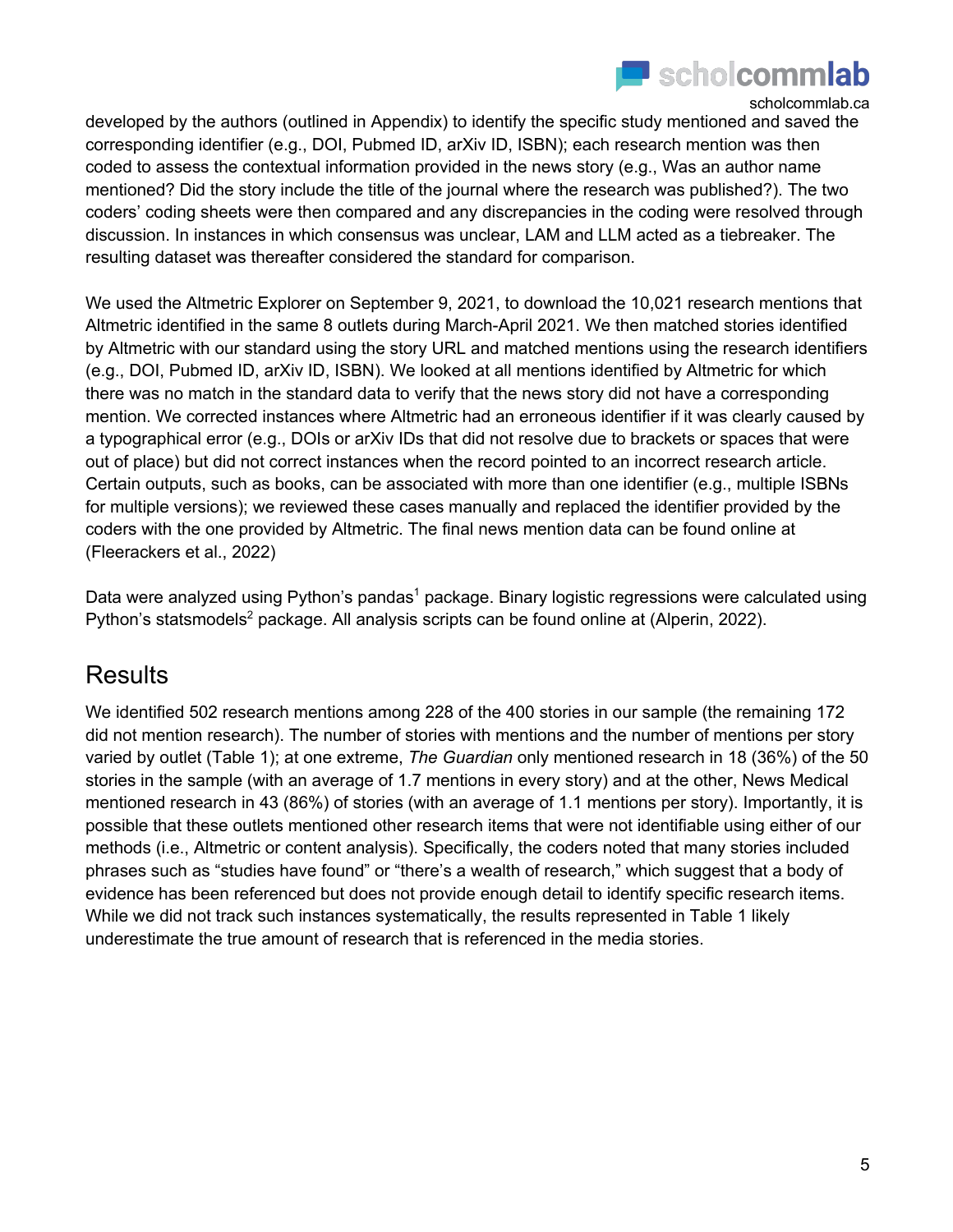

| <b>Outlet</b>                   | <b>Number of</b><br><b>Stories</b> | Number of<br><b>Stories with</b><br><b>Mentions</b> | <b>Percent of Stories</b><br>with Mentions | Number of<br><b>Mentions</b> | scholcommlab.ca<br><b>Average Number</b><br>of Mentions per<br><b>Story</b> |
|---------------------------------|------------------------------------|-----------------------------------------------------|--------------------------------------------|------------------------------|-----------------------------------------------------------------------------|
| <b>Health Day</b>               | 50                                 | 30                                                  | 60                                         | 32                           | 1.1                                                                         |
| <b>Ifiscience</b>               | 50                                 | 31                                                  | 62                                         | 62                           | 2.0                                                                         |
| <b>MedPage</b><br><b>Today</b>  | 50                                 | 34                                                  | 68                                         | 108                          | 3.2                                                                         |
| <b>New York</b><br><b>Times</b> | 50                                 | 21                                                  | 42                                         | 54                           | 2.6                                                                         |
| Popular<br><b>Science</b>       | 50                                 | 18                                                  | 36                                         | 37                           | 2.1                                                                         |
| <b>The Guardian</b>             | 50                                 | 18                                                  | 36                                         | 31                           | 1.7                                                                         |
| <b>News Medical</b>             | 50                                 | 43                                                  | 86                                         | 46                           | 1.1                                                                         |
| Wired.com                       | 50                                 | 33                                                  | 66                                         | 132                          | 4.0                                                                         |
| <b>Total</b>                    | 400                                | 228                                                 | 57                                         | 502                          | 2.2                                                                         |

Table 1. Number of stories and mentions across news outlets

Outlets also varied in how they referred to the research outputs they mentioned (Table 2). For example, while outlets such as *Wired*, News Medical, and MedPage Today provided hyperlinks to almost all of the research they mentioned, others did so less consistently, and one outlet (Health Day) never linked to research. In contrast, Health Day was among the most consistent when it came to describing bibliometric details—providing an author name and institution for almost every research mention, often alongside a journal and publication date—while other outlets did so less frequently.

Despite these differences, there were several observable trends in how outlets referred to the research they mentioned. The two most common ways to mention research items were to hyperlink to them and/or describe them with terms such as "research" or "studies." Providing an author and an institution were the next most common strategies, followed by mentioning the journal or publication venue, and finally, indicating the publication date.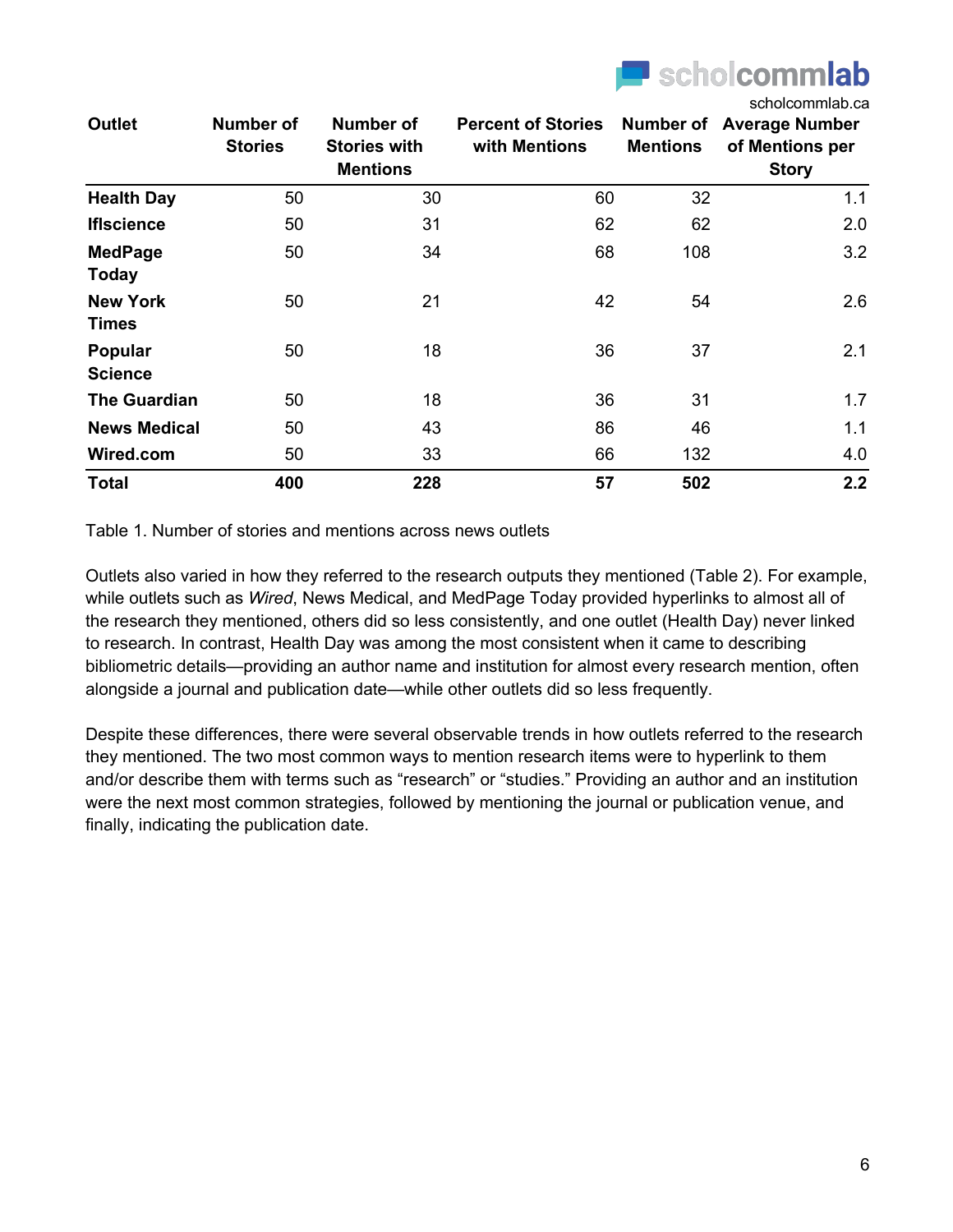

| <b>Outlet</b>                   | <b>Number of</b><br><b>Mentions</b> | <b>Describes as</b><br>research |      | <b>HasLink</b> |                | <b>Institution</b><br><b>Mentioned</b> |      | <b>Author</b><br><b>Mentioned</b> |      | Journal<br><b>Mentioned</b> |      | <b>Study Date</b><br><b>Mentioned</b> |      |
|---------------------------------|-------------------------------------|---------------------------------|------|----------------|----------------|----------------------------------------|------|-----------------------------------|------|-----------------------------|------|---------------------------------------|------|
|                                 | N                                   | n.                              | $\%$ | n              | $\%$           | n                                      | $\%$ | n                                 | $\%$ | n.                          | $\%$ | n                                     | $\%$ |
| <b>Health Day</b>               | 32                                  | 31                              | 97   | $\mathbf 0$    | $\overline{0}$ | 31                                     | 97   | 30                                | 94   | 25                          | 78   | 25                                    | 78   |
| <b>IfIscience</b>               | 62                                  | 45                              | 73   | 50             | 81             | 20                                     | 32   | 21                                | 34   | 20                          | 32   | 9                                     | 15   |
| <b>MedPage</b><br><b>Today</b>  | 108                                 | 98                              | 91   | 93             | 86             | 38                                     | 35   | 35                                | 32   | 61                          | 56   | 31                                    | 29   |
| <b>New York</b><br><b>Times</b> | 54                                  | 36                              | 67   | 40             | 74             | 26                                     | 48   | 28                                | 52   | 15                          | 28   | 16                                    | 30   |
| Popular<br><b>Science</b>       | 37                                  | 29                              | 78   | 25             | 68             | 15                                     | 41   | 14                                | 38   | 10                          | 27   | 10 <sup>1</sup>                       | 27   |
| <b>The</b><br><b>Guardian</b>   | 31                                  | 24                              | 77   | 21             | 68             | 18                                     | 58   | 11                                | 35   | 6                           | 19   | 9                                     | 29   |
| <b>News</b><br><b>Medical</b>   | 46                                  | 42                              | 91   | 40             | 87             | 30                                     | 65   | 39                                | 85   | 36                          | 78   | 34                                    | 74   |
| Wired.com                       | 132                                 | 84                              | 64   | 116            | 88             | 60                                     | 45   | 59                                | 45   | 29                          | 22   | 41                                    | 31   |
| <b>Total</b>                    | 502                                 | 389                             | 77   | 385            | 77             | 238                                    | 47   | 237                               | 47   | 202                         | 40   | 175                                   | 35   |

Table 2. How research was mentioned across news outlets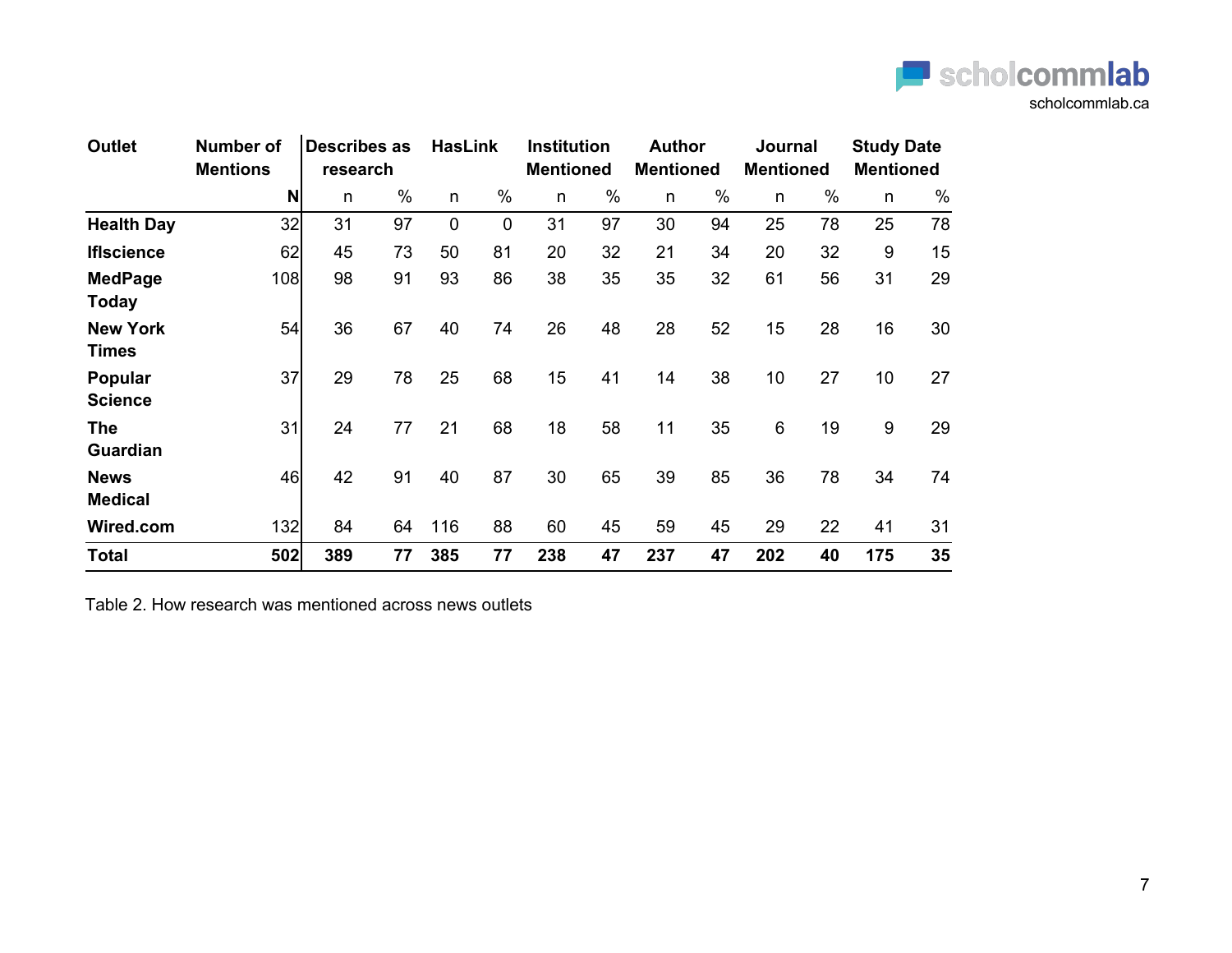

### Precision and recall of Altmetric's research mention data

Altmetric identified at least one mention in 163 (71%) of the 228 news stories with mentions. Within these stories, it correctly identified 349 (70%) of the 502 mentions in the standard dataset, while also identifying 21 incorrect mentions. It also missed identifying 153 mentions. Standard information retrieval measures (e.g., precision, recall, and F-score) of Altmetric's research mention data are summarized in Table 3; common errors contributing to these scores are described in detail below.

| <b>Metric</b>         | <b>Description</b>                                  | Value |
|-----------------------|-----------------------------------------------------|-------|
| <b>True Positive</b>  | Number of correctly identified mentions             | 349   |
| <b>False Positive</b> | Number of incorrectly identified mentions           | 21    |
| <b>False Negative</b> | Number of unidentified mentions                     | 153   |
| Precision             | Proportion of identified mentions that were correct | 0.95  |
| Recall                | Proportion of correctly identified                  | 0.70  |
| F-score               | The harmonic mean of precision and recall           | 0.80  |

Table 3. Precision and recall of Altmetric research mention data

### False Positives

In some instances ( $n = 21$ ), Altmetric identified mentions to research that the two coders did not. A closer examination of these errors revealed that in most of these cases (n = 15) Altmetric had identified mentions to items that were not research, but rather journalistic stories in sources like *The Conversation* or *Nature News*. In three of the remaining cases, Altmetric had identified an erroneous research item (i.e., research that was not actually mentioned in the story) that had been published in the same journal, by one or more of the same authors, and around the same time as the true research mention (most likely due to Altmetric's reliance on author names and journals for text mining). The final three cases were duplicates, in which Altmetric had identified the same mention twice for the same research item. This particular error is known to occur when news stories are revised or updated; even if only minor changes have taken place, resulting in duplicate mentions (C. Williams, personal communication, February 18, 2022).

### False Negatives

False negatives, or instances in which Altmetric failed to identify research that both coders agreed was mentioned, were far more frequent than false positives ( $n = 153$ ). While it is not possible to explain why these mentions were missed, we observed common trends in the types of mentions that most often resulted in false negatives. For example, Altmetric often failed to identify mentions of research in news stories that described the *results* of the research but provided little or no bibliographic information (i.e., no author name, journal, publication date) and did not include a hyperlink. Conference presentations, books, dissertations, and non-English research items were also often missed, particularly those that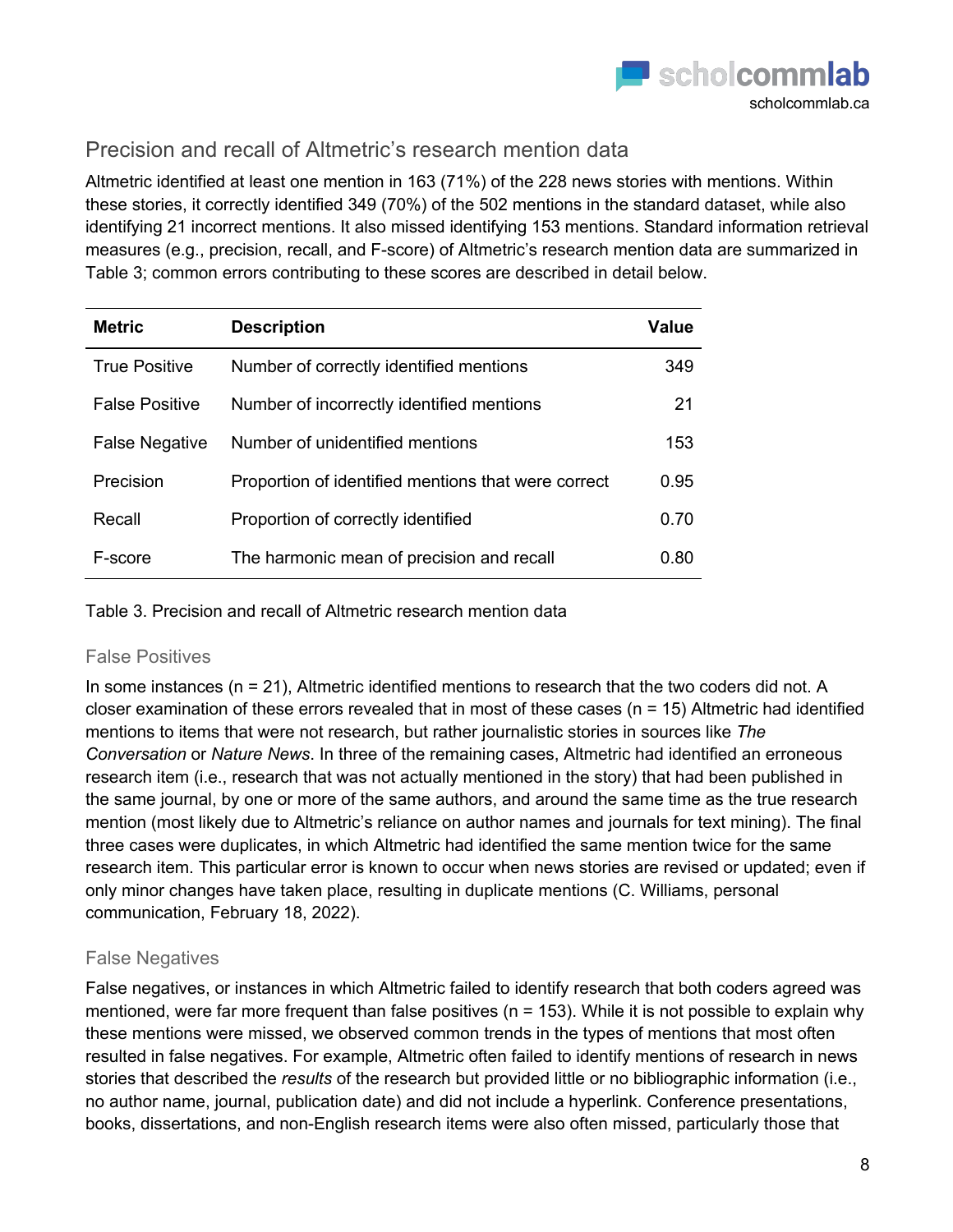

were not associated with a DOI. Altmetric also failed to identify research when the news story included a link to a press release describing the research, but no link to the research itself. In a few cases, it was unclear why Altmetric had missed the mention, as all of the information needed to identify the research had been provided (i.e., a hyperlink or text-based description of the journal, author name, and publication date).

#### Accuracy across news outlets

Perhaps because news outlets differed in their use of research (as discussed above), the accuracy of Altmetric's data varied across outlets (Table 4). In particular, Altmetric was most successful in identifying mentions of research in stories from outlets such as *News Medical* and *Wired,* and less accurate when it came to outlets such as *Popular Science* or *The Guardian*. We investigate some of the factors that could be driving these differences in the following section.

| <b>Outlet</b>          | Number of<br>mentions | <b>Precision</b> | <b>Recall</b> | <b>F-Score</b> |
|------------------------|-----------------------|------------------|---------------|----------------|
| <b>Health Day</b>      | 52                    | 0.95             | 0.56          | 0.71           |
| <b>Ifiscience</b>      | 81                    | 0.85             | 0.71          | 0.77           |
| <b>MedPage Today</b>   | 124                   | 1.00             | 0.77          | 0.87           |
| <b>New York Times</b>  | 83                    | 0.86             | 0.56          | 0.67           |
| <b>Popular Science</b> | 69                    | 0.85             | 0.46          | 0.60           |
| <b>The Guardian</b>    | 63                    | 1.00             | 0.45          | 0.62           |
| <b>News Medical</b>    | 53                    | 0.97             | 0.83          | 0.89           |
| Wired.com              | 149                   | 0.97             | 0.80          | 0.88           |

Table 4. Precision, Recall, and Accuracy (F-score) by news outlet

### Characteristics of research mentions that influence accuracy

To answer RQ3, we calculated a logistic regression that examined whether the probability of Altmetric identifying a research item depended on how the research was mentioned in the story. More formally, we calculated a model in the form  $P(Y=1) = β_0 + β_1x_1 + β_2x_2 + β_3x_3 + β_3x_3 + β_4x_4 + β_5x_5 + β_6x_6$ , where Y is a binary outcome variable coded as 1 if Altmetric identified the correct mention and 0 otherwise, and  $x_1...x_6$  are a set of predictor variables corresponding to the six characteristics examined, each coded as 1 if we identified the characteristic and 0 otherwise. We found that Altmetric was significantly more likely to identify the research mention when the it included a link (odds ratio =  $53.8$ ,  $p < 0.001$ ), when the journal name was mentioned (odds ratio =  $3.8$ ,  $p = 0.003$ ), and when the author was mentioned (odds ratio  $= 4.2$ ,  $p = 0.010$ ). The coefficients for the other three predictor variables were not significant (see Table 4). That is, Altmetric was no more or less likely to successfully identify a mention if the research in question was described as a study, included the author's institutional affiliation, or provided a publication date.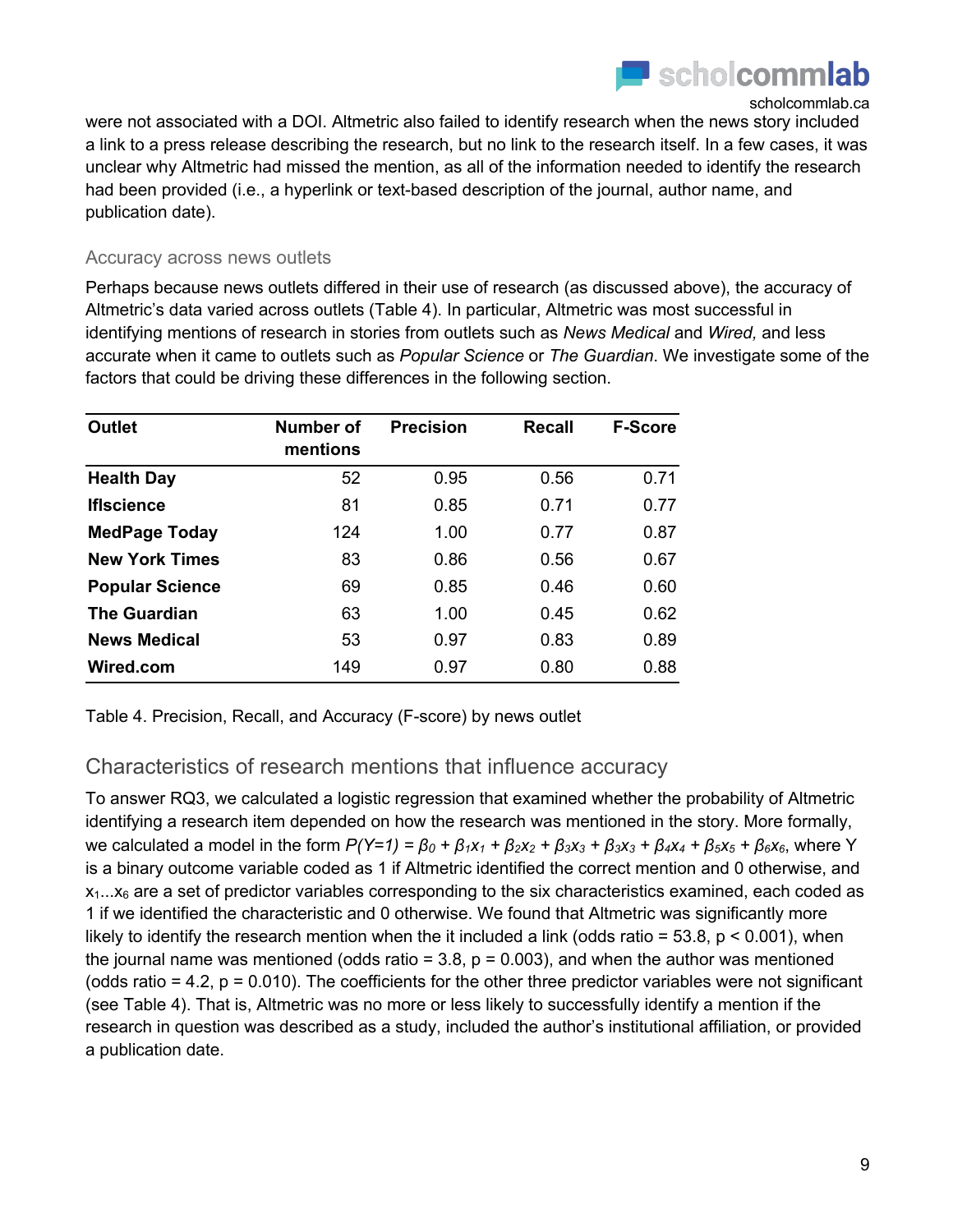

|                              | <b>Standard</b><br>Error | <b>Odds Ratio</b><br>(95% Confidence Interval) | p-value |
|------------------------------|--------------------------|------------------------------------------------|---------|
| <b>Describes as Research</b> | $-1.014$                 | 0.65<br>$(0.29 - 1.49)$                        | 0.311   |
| <b>Has Link</b>              | 9.517                    | 53.77<br>$(23.67 - 122.17)$                    | 0.000   |
| Journal Mentioned            | 3.002                    | 3.85<br>$(1.60 - 9.28)$                        | 0.003   |
| <b>Author Mentioned</b>      | 2.587                    | 4.23<br>$(1.42 - 12.61)$                       | 0.010   |
| <b>Institution Mentioned</b> | $-1.367$                 | 0.49<br>$(0.18 - 1.36)$                        | 0.171   |
| <b>Study Date Mentioned</b>  | $-0.558$                 | 0.79<br>$(0.35 - 1.79)$                        | 0.577   |

Table 5. Results of logistic regression

### **Discussion**

This study assessed the accuracy of Altmetric's news mention category, a data source increasingly used by scholars in a wide range of fields but about which relatively little is known. Using a manual content analysis of 400 news stories as a comparison method, we analyzed the precision and recall with which Altmetric identified mentions of research for a set of 8 news outlets, as well as which characteristics of how the research was mentioned influenced its likelihood of being successfully identified.

Our findings suggest that, when working from a predefined list of news outlets, and applying some caveats and several limitations, Altmetric can be a useful and relatively reliable source of news mention data. Doing so allows scholars to easily identify mentions of research in those outlets with very high precision and with variable, but in many cases, acceptable recall. That is, given a set of outlets similar to the ones we studied, Altmetric appears to use a conservative approach that ensures accuracy in their data at the expense of completeness. As a result, research mentions found by Altmetric for any given news outlet can be considered to represent a reliable lower bound of all research mentions for that outlet.

This finding is important because Altmetric offers scholars the potential to save considerable time and resources at the data collection stage of their research. The comparison method used for this study manual content analysis—proved to be complex and resource-intensive. It took two researchers around 44 hours each to identify the 502 mentions in the final data. Of these, 36 hours were needed to identify and code the mentions and the remaining 8 were spent discussing discrepancies to arrive at a consensus. In comparison, identifying mentions via the Altmetric Explorer took about 5 minutes. In addition, our approach required the selection and curation of relevant news sources and a custom set of scripts to collect their published articles. While we relied on the publicly available dissemination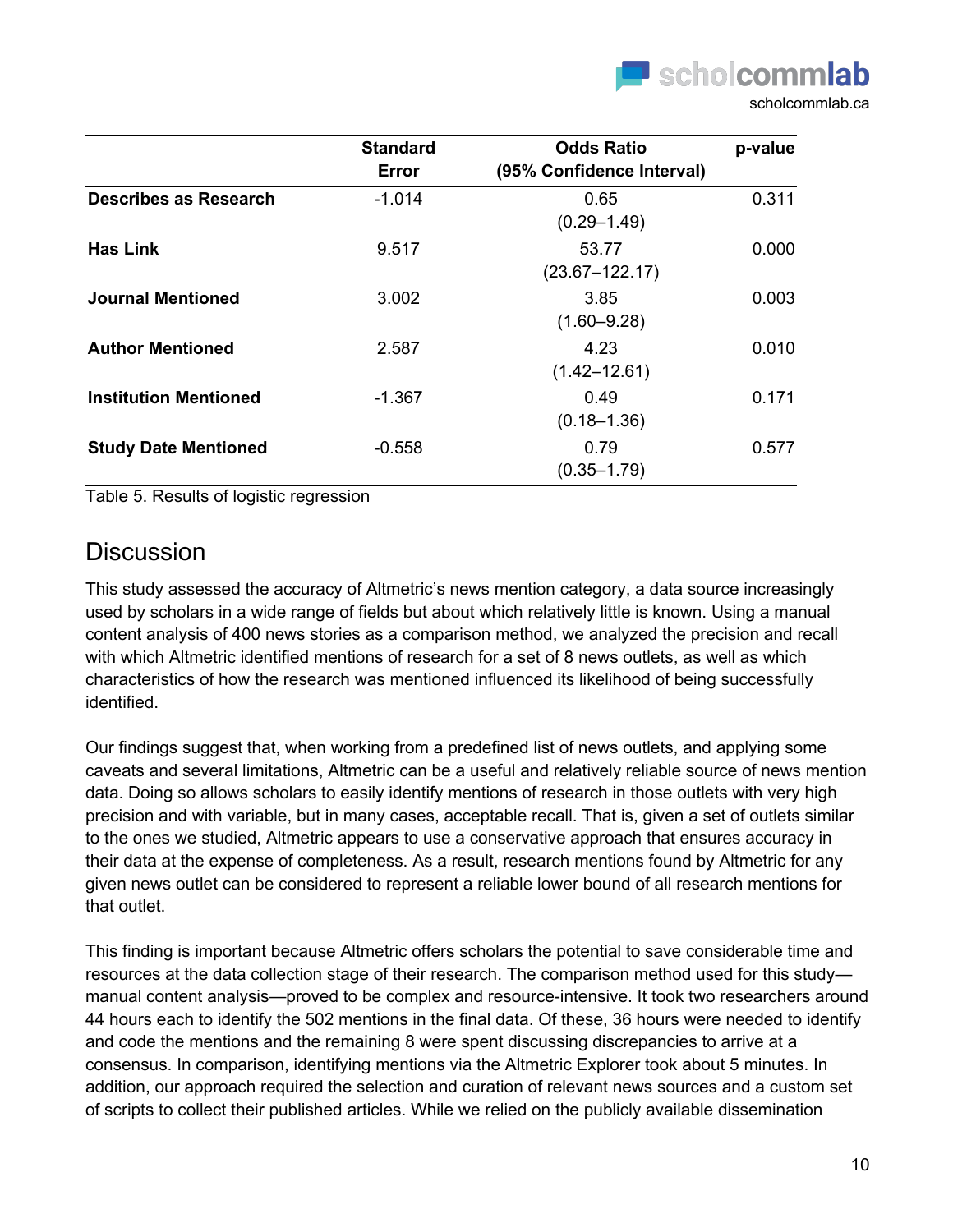

channels (e.g., APIs, RSS feeds, or Twitter feeds) to crawl relevant content, Altmetric might have more reliable access to such data through paid third-party services or direct agreements with publishers.

That said, our analysis offers assurances about the accuracy of Altmetric News data only under a limited set of conditions and should only be relied upon with an understanding of some important limitations. In particular, our analysis does not offer assurances about Altmetric News data as a whole. Scholars seeking to use Altmetric in their research should thus consider our results alongside other known limitations of this data source, including its linguistic, geographic, and disciplinary biases (Ortega, 2020a) and its high incidence of broken links (Ortega, 2019a). We note that there may also be other limitations of Altmetric News data that are not yet known.

In addition to assessing precision and recall, this study provides insight into the characteristics of how research is mentioned that influence its likelihood of being successfully identified by Altmetric. In particular, this data source seems to be most reliable for mentions of research that are accompanied by a hyperlink, followed by mentions of research that include an author name or journal title. In some ways, this finding is unsurprising; Altmetric's website explicitly states that, in cases where no hyperlink is present, a research mention must include an author name, journal title, and study date to be identified (Altmetric, 2020b). However, it is interesting that the presence of a study date made no significant difference in the likelihood that Altmetric would correctly identify a given research output. It is unclear why this is the case, but it could be related to how news stories tend to describe publication dates. In particular, many of the stories we analyzed did not include an explicit year of publication; instead, they referenced publication dates using statements such as "released last week," "published Monday," or, even more frequently, simply "new." Future research is needed to better understand how or whether these more conversational references to study dates influence Altmetric's ability to identify the research. More broadly, our results suggest that Altmetric struggles to identify mentions of research that offer few or no bibliographic details (for example, mentions that describe research studies using only their key findings). Our coders identified this as a relatively uncommon practice; only 30 (6%) of the 502 research mentions in our data set did not include any bibliographic information, but its prevalence could be different among a different set of stories.

In addition, Altmetric news mention data for scholarly books appears to be particularly problematic. Books are a challenge in part because multiple ISBNs may be associated with the same book, as noted by other scholars (Torres-Salinas, Gorraiz, et al., 2018). However, our study suggests an additional challenge of distinguishing between mentions of academic and trade books. In our data, Altmetric had an inflated number of research mentions in the data set from books that both coders agreed were not scholarly (e.g., self-help or health books that were written by authors with academic affiliations but were published by trade publishers rather than scholarly presses). This is an important limitation that will likely be exacerbated when exploring questions related to humanities research, whose papers are less frequently mentioned in altmetric sources (Thelwall, 2018), and where monographs are a more common form of scholarship (Hicks, 2005). As such, extra caution should be taken by those who wish to use altmetric data to measure academic success or "impact."

Finally, we note that in addition to tracking news mentions of research items, such as journal articles or preprints, Altmetric sometimes also tracks news mentions of blog posts or news stories *about* research items—so-called "second-order citations" (Priem & Costello, 2010). While understanding the circulation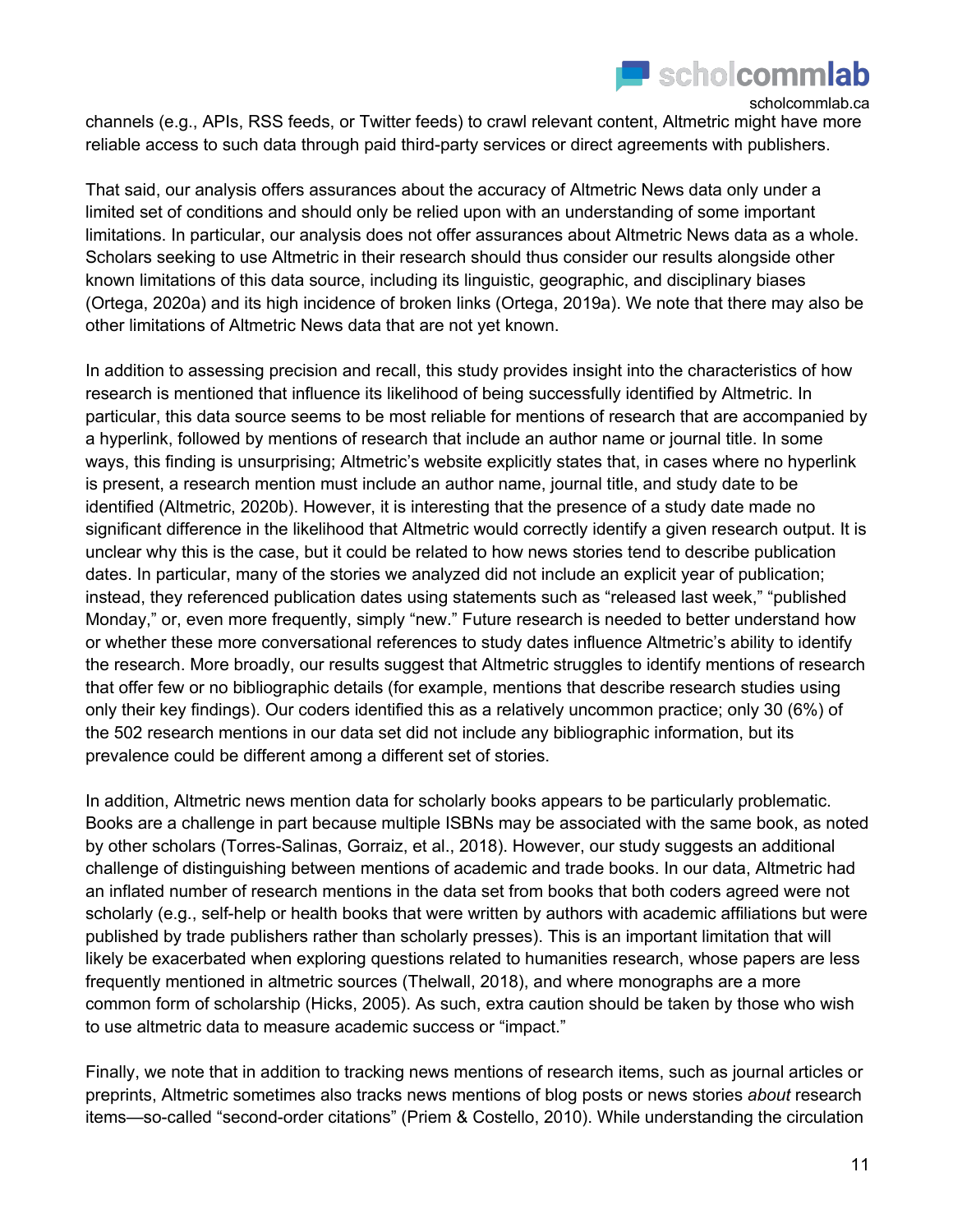

of science news or blog posts may be useful in certain contexts (e.g., for examining how science journalists cite each other's work), it may add confusion in studies seeking to understand media attention to scholarly research. Researchers using Altmetric for this purpose should be aware that the data may contain both first- and second-order citations of research and, if appropriate, filter out those outputs marked as "news" before performing any analysis. They should also be aware that Altmetric only tracks certain types of news stories and blog posts mentioning research (e.g., those published by *The Conversation, Science, IEEE Spectrum News)*, while other types of second-order citations, such as press releases about research, are not.

### **Limitations**

These findings must be understood alongside several limitations. First, we report on the quality of Altmetric news data for a predefined set of 8 news outlets, while Altmetric collects research mentions for more than 4,000. Although these 8 sources were selected because they cover a range of outlet types that are likely to mention research, they are not representative of all outlets that might mention research, nor all outlets tracked by Altmetric. For example, it is likely that Altmetric's precision and recall for identifying mentions of research in non-English outlets differ from those found in this study. Additionally, as noted by Lehmkuhl and Promies (2020), Altmetric data includes sources that could arguably not be considered "news," including content aggregators, such as *Foreign Affairs New Zealand*; press alert services, such as EurekAlert; websites that allow anyone with an account to produce content, such as Medium; and outlets known to promote misinformation, such as Zero Hedge (Cranley, 2020). The data can also include duplicate links or discrete links that highlight duplicate mentions of research (e.g., research briefs or press releases with minor changes in text or publishing timestamps). Future research should extend these findings using a larger or distinct subset of news outlets, including content aggregators, particularly given that precision and recall do appear to differ somewhat across outlets.

Finally, this study examined how characteristics of the news story (e.g., outlet) and news mention (e.g., presence of a hyperlink, author name) influence Altmetric's ability to accurately identify mentions of research, but we did not examine any characteristics of the research items themselves. Although we provide some qualitative evidence that certain kinds of outputs (e.g., books, conference papers) appear to generate more problems for Altmetric than others, future research should more rigorously examine the factors that influence a given output's likelihood of being successfully identified (e.g., type of research output, journal published in, how old it is, language, etc).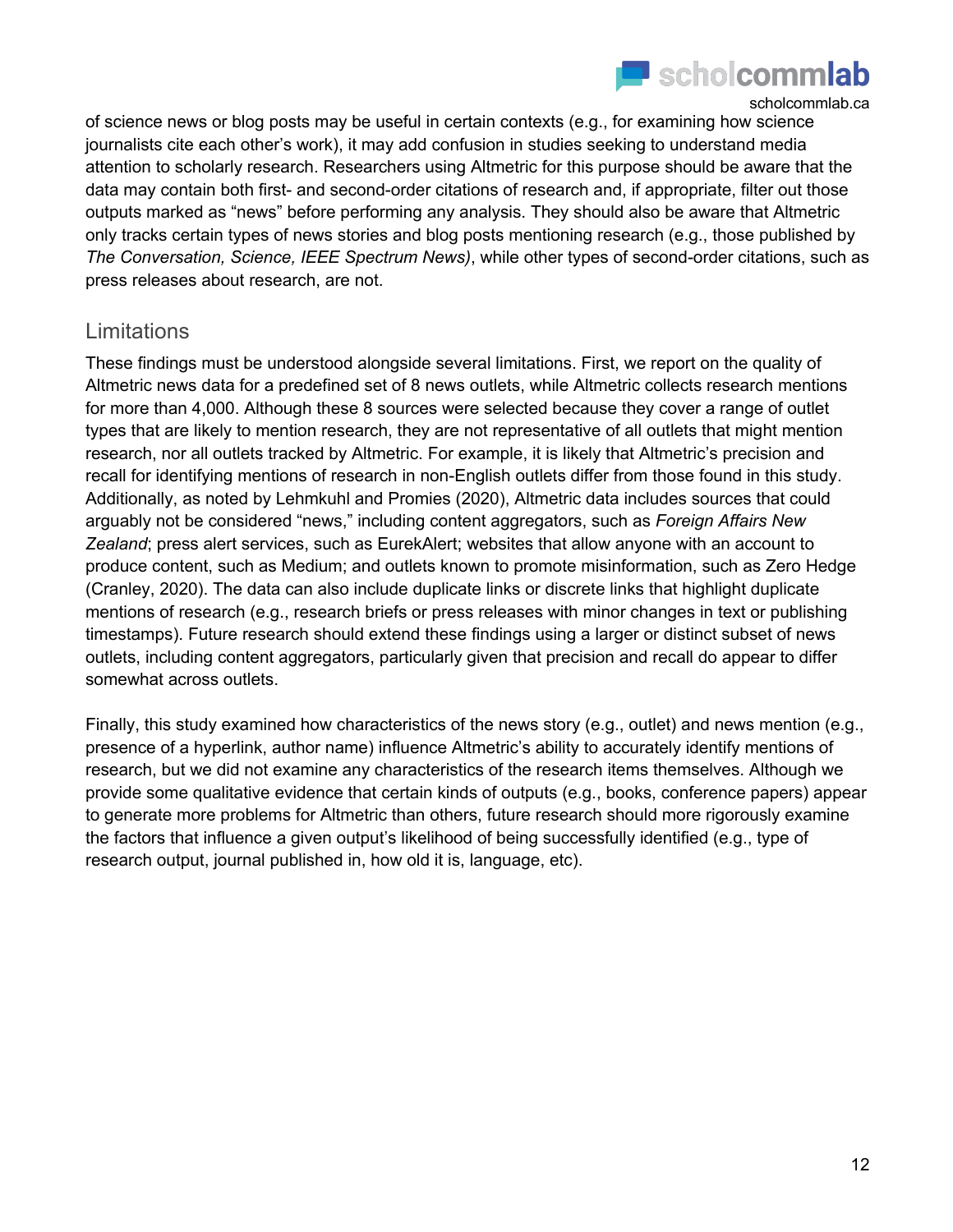

# **Endnotes**

- 1. https://pandas.pydata.org/
- 2. https://www.statsmodels.org/

## References

- Alperin, J. P. (2022). *Code for publication: Identifying science in the news*. Zenodo. https://doi.org/10.5281/zenodo.6332953
- Altmetric. (2020a, September 17). *News and mainstream media*. Altmetric.
- https://help.altmetric.com/support/solutions/articles/6000235999-news-and-mainstream-media Altmetric. (2020b, September 17). *Text mining*. Altmetric.
	- https://help.altmetric.com/support/solutions/articles/6000240263-text-mining
- Barata, G. (2019). Por métricas alternativas mais relevantes para a América Latina. *Transinformação*, *31*. https://doi.org/10.1590/2318-0889201931e190031
- Bar-Ilan, J., Halevi, G., & Milojević, S. (2019). Differences between Altmetric Data Sources A Case Study. *Journal of Altmetrics*, *2*(1), 1. https://doi.org/10.29024/joa.4
- Bruns, A. (2018). *Gatewatching and News Curation: Journalism, Social Media, and the Public Sphere* (New Edition). Peter Lang Inc., International Academic Publishers.
- Casino, G. (2018). *Press citation: The impact of scientific journals and research articles on news media*. *27*(3). https://doi.org/10.3145/epi.2018.may.22
- Covens, L., Kennedy, J., & Ryan, P. (2018). *Ontario Science Centre Canadian Science Attitudes Research*. Leger.

https://www.ontariosciencecentre.ca/Uploads/AboutUs/documents/Ontario\_Science \_Centre-Science Literacy Report.pdf

- Cranley, E. (2020, February 1). Finance blog Zero Hedge was banned from Twitter for Wuhan coronavirus misinformation. It's not the first time the publication has raised eyebrows. *Business Insider*. https://www.businessinsider.com/who-is-zero-hedge-finance-blog-that-spreadcoronavirus-misinformation-2020-2
- De Dobbelaer, R., Van Leuven, S., & Raeymaeckers, K. (2018). The Human Face of Health News: A Multi-Method Analysis of Sourcing Practices in Health-Related News in Belgian Magazines. *Health Communication*, *33*(5), 611–619. https://doi.org/10.1080/10410236.2017.1287237
- Enkhbayar, A. (2022). *ScholCommLab/altmetric-news-quality: Release for published dataset on Dataverse*. Zenodo. https://doi.org/10.5281/zenodo.5963168
- Fitzpatrick, K. (2021). *Generous Thinking: A Radical Approach to Saving the University*. Johns Hopkins University Press.
- Fleerackers, A., Nehring, L., Alperin, J. P., Enkhbayar, A., Maggio, L. A., & Moorhead, L. (2022). *Replication data for Identifying science in the news* [Data set]. Harvard Dataverse. https://doi.org/10.7910/DVN/WNDOFL
- Fleerackers, A., Riedlinger, M., Moorhead, L., Ahmed, R., & Alperin, J. P. (2021). Communicating scientific uncertainty in an age of COVID-19: An investigation into the use of preprints by digital media outlets. *Health Communication*, *0*(0), 1–13. https://doi.org/10.1080/10410236.2020.1864892
- Fraser, N., Brierley, L., Dey, G., Polka, J. K., Pálfy, M., Nanni, F., & Coates, J. A. (2021). The evolving role of preprints in the dissemination of COVID-19 research and their impact on the science communication landscape. *PLOS Biology*, *19*(4), e3000959. https://doi.org/10.1371/journal.pbio.3000959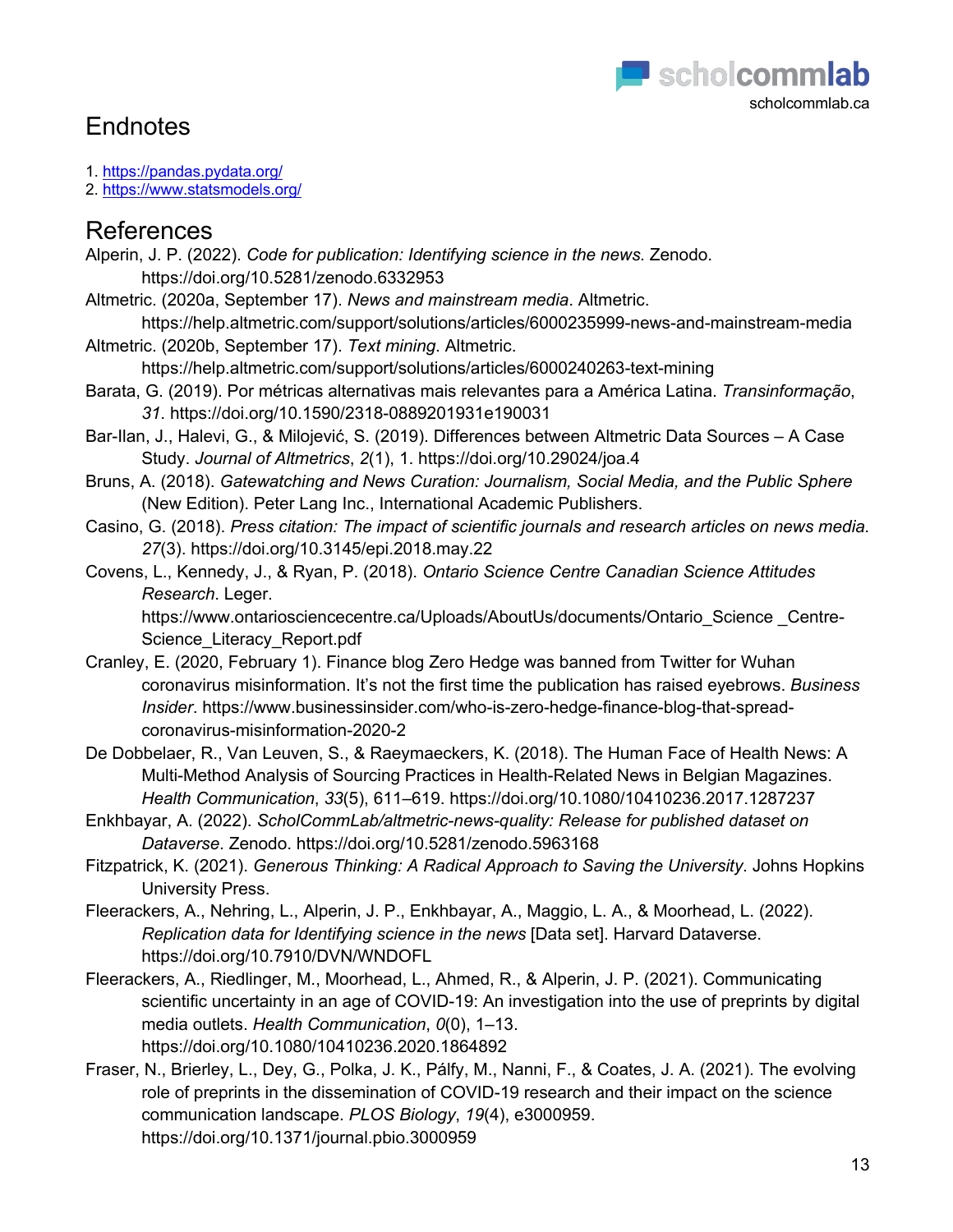

- Fraser, N., Momeni, F., Mayr, P., & Peters, I. (2020). The relationship between bioRxiv preprints, citations and altmetrics. *Quantitative Science Studies*, *1*(2), 618–638. https://doi.org/10.1162/qss\_a\_00043
- Fu, D. Y., & Hughey, J. J. (2019). Releasing a preprint is associated with more attention and citations for the peer-reviewed article. *ELife*, *8*, e52646. https://doi.org/10.7554/eLife.52646
- Funk, C., Gottfried, J., & Mitchell, A. (2017, September 20). Science News and Information Today. *Pew Research Center*. https://www.journalism.org/2017/09/20/science-news-and-information-today/
- Gesualdo, N., Weber, M. S., & Yanovitzky, I. (2020). Journalists as Knowledge Brokers. *Journalism Studies*, *21*(1), 127–143. https://doi.org/10.1080/1461670X.2019.1632734
- Hatch, A., & Curry, S. (2020). Changing how we evaluate research is difficult, but not impossible. *ELife*, *9*, e58654. https://doi.org/10.7554/eLife.58654
- Hicks, D. (2005). The Four Literatures of Social Science. In H. F. Moed, W. Glänzel, & U. Schmoch (Eds.), *Handbook of Quantitative Science and Technology Research: The Use of Publication and Patent Statistics in Studies of S&T Systems* (pp. 473–496). Springer Netherlands. https://doi.org/10.1007/1-4020-2755-9\_22
- Karmakar, M., Banshal, S. K., & Singh, V. K. (2021). A large-scale comparison of coverage and mentions captured by the two altmetric aggregators: Altmetric.com and PlumX. *Scientometrics*, *126*(5), 4465–4489. https://doi.org/10.1007/s11192-021-03941-y
- Lehmkuhl, M., & Promies, N. (2020). Frequency distribution of journalistic attention for scientific studies and scientific sources: An input–output analysis. *PLOS ONE*, *15*(11), e0241376. https://doi.org/10.1371/journal.pone.0241376
- Maggio, L. A., Ratcliff, C. L., Krakow, M., Moorhead, L. L., Enkhbayar, A., & Alperin, J. P. (2019). Making headlines: An analysis of US government-funded cancer research mentioned in online media. *BMJ Open*, *9*(2), e025783. https://doi.org/10.1136/bmjopen-2018-025783
- Matthias, L., Fleerackers, A., & Alperin, J. P. (2020). Framing Science: How Opioid Research Is Presented in Online News Media. *Frontiers in Communication*, *5*(64). https://doi.org/10.3389/fcomm.2020.00064
- Meschede, C., & Siebenlist, T. (2018). Cross-metric compatability and inconsistencies of altmetrics. *Scientometrics*, *115*(1), 283–297. https://doi.org/10.1007/s11192-018-2674-1
- Moorhead, L., Krakow, M., & Maggio, L. (2021). What cancer research makes the news? A quantitative analysis of online news stories that mention cancer studies. *PLOS ONE*, *16*(3), e0247553. https://doi.org/10.1371/journal.pone.0247553
- Oliveira, T., Araujo, R. F., Cerqueira, R. C., & Pedri, P. (2021). Politização de controvérsias científicas pela mídia brasileira em tempos de pandemia: A circulação de preprints sobre Covid-19 e seus reflexos. *Revista Brasileira de História da Mídia*, *10*(1), Article 1. https://doi.org/10.26664/issn.2238-5126.101202111810
- Ortega, J. L. (2019a). Availability and audit of links in altmetric data providers: Link checking of blogs and news in altmetric.com, crossref event data and plumx. *Journal of Altmetrics*, *2*(1), 4. https://doi.org/10.29024/joa.14
- Ortega, J. L. (2019b). The coverage of blogs and news in the three major altmetric data providers. *ISSI 2019 Proceedings*, *1*, 75–86.
- Ortega, J. L. (2020a). Blogs and news sources coverage in altmetrics data providers: A comparative analysis by country, language, and subject. *Scientometrics*, *122*(1), 555–572. https://doi.org/10.1007/s11192-019-03299-2